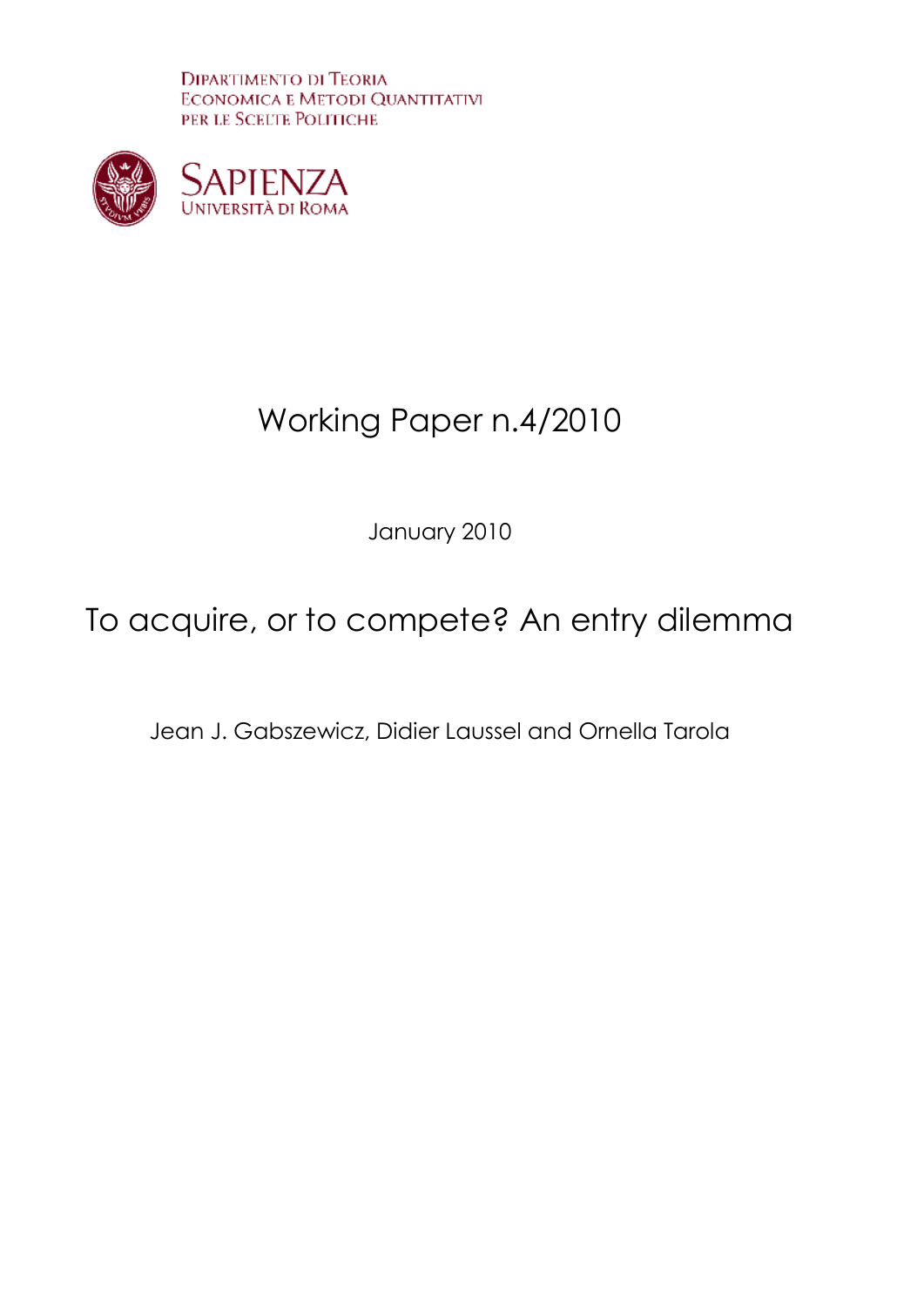# To acquire, or to compete? An entry dilemma

Jean J. Gabszewicz<sup>\*</sup>, Didier Laussel<sup>†</sup>and Ornella Tarola <sup>‡</sup>

January 18, 2010

#### Abstract

In this paper we address the following question : is it more profitable, for an entrant in a differentiated market, to acquire an existing firm than to compete ? We illustrate the answer by considering competition in the banking sector.

Keywords: M&A; entry dilemma; banking. JEL classifications: L1, L2, L8.

CORE, 34 voie du roman pays, Belgium. E-mail address: jean.gabszewicz@uclouvain.be  $^\dagger \text{Université}$ de la Méditerrannée; chateau La Farge, Les Milles, France. E-mail address: didier.laussel@univmed.fr

<sup>&</sup>lt;sup>‡o</sup> (Corresponding Author) University of Rome "La Sapienza", DTE, Piazzale Aldo Moro 5, Italy. E-mail address: ornella.tarola@fastwebnet.it, Phone +39 (0)6-49910601, Fax (0)6 4453870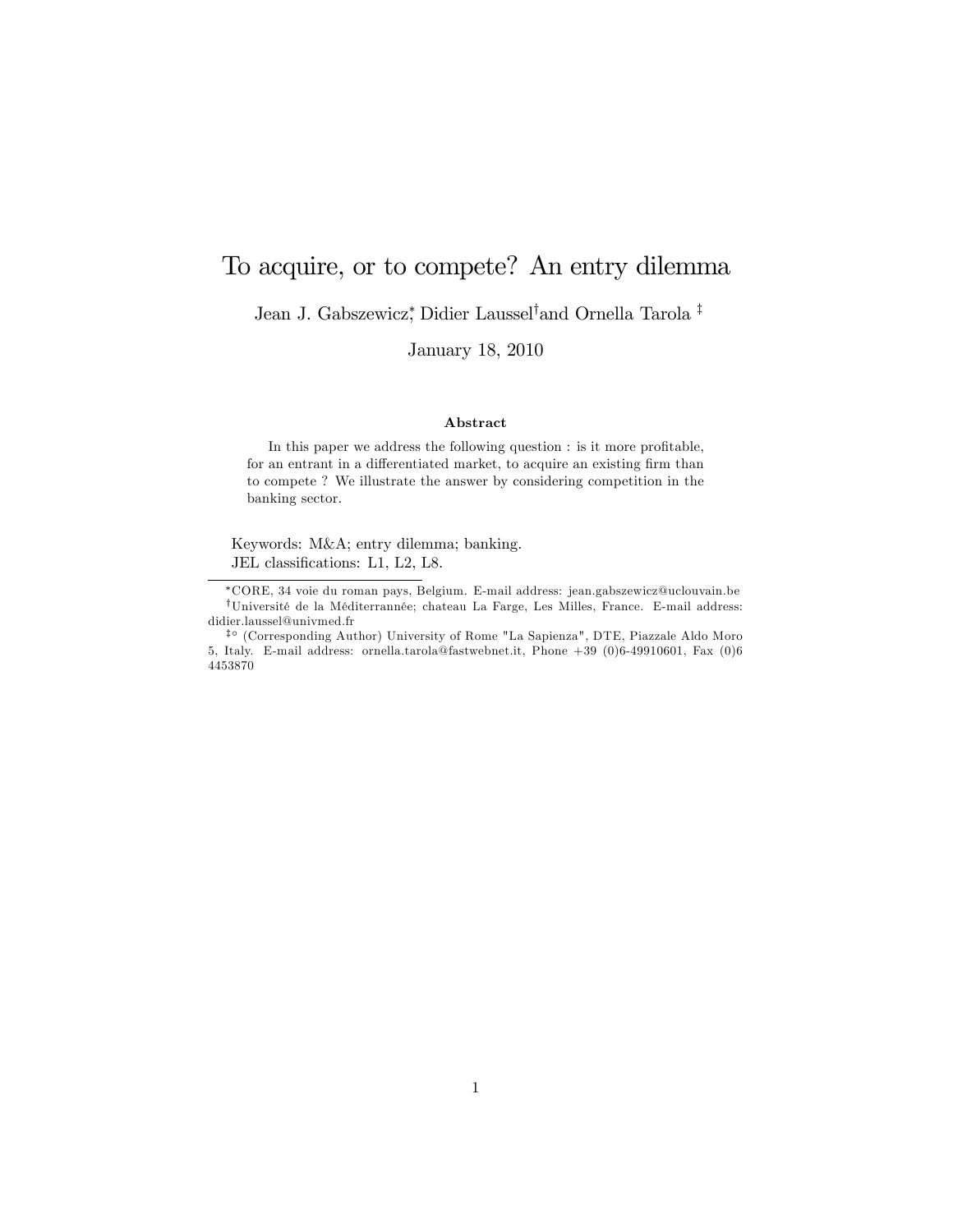## 1 Introduction

When an individual is planning to acquire a house, he/she can hesitate between either to buy an already built one, or invest in a new building. An analogous dilemma is faced by a firm entering an existing market: either it can take the ownership of an existing Örm via acquisition, or decide to enter via greenÖeld investment. Of course, the profitability of the decision depends on the specific industry to enter. In this paper, we analyse this dilemma in the framework of retail banking competition.

In spite of the massive liberalization of banking markets, the retail banking sector in the European Union is still fragmented along national lines and mainly dominated by local banks having established relationships with their clients. Because of the complexity and long-term perspective of some products, customers typically favour banks offering personalized services. Of course, while market characteristics affect customer choice, this in turn also contributes to define the market dynamics and particularly the competition process. Due to this consumers' attitude, retail banks typically compete on a wide range on product characteristics, not only price (the interest rates and fees for particular products), but also number of branches, ATM (Automatic Teller Machine) networks and reputation, and a face-to-face relationship is still the main way for them to meet their customers' needs (James 1987, Vale 1993, Petersen and Rajan 1994, Boot  $(2000)^1$ .

As a result of this client-centered approach, customers when changing provider are faced not only with transaction costs ( like Ölling forms for opening a new account, closing the old one, transferring balances, setting up payment instructions), but also with the unobserved barriers deriving from the lost value of longterm customer-bank relationship (European Commission 2007, Degryse and Ongena, 2008). In particular, when leaving one bank for another, the low credit risk clients are pooled with high credit risk customers in the new bank since the latter has not yet acquired any information about them. They should be expected to be charged higher interest rates than in their previous banking institution. As a consequence of these switching barriers, the intensity of competition between existing banks turns out to be reduced and potential competitors' entry becomes difficult if not impossible. From an inquiry conducted by the European Commission (2007) on the European retail banking sector,"switching costs in banking might discourage market entry, since it may become uneconomic for new entrants to provide a sufficiently competitive offer to induce customers to switch<sup>"2</sup>. One way for a bank to go around this difficulty consists in promot-

<sup>1</sup>From an empirical analysis on switching barriers in banking conducted by Kim et al. (2003), it appears that face-to face interactions resulting in the so called "relationship banking" have a significant impact on borrowers' value: more than a quarter of the customer' s added value is due to lock-in phenomena. Further, about one third of the average bankís market share has to be attributed to the personal bank-borrower relationship.

<sup>&</sup>lt;sup>2</sup>Also, the same inquiry shows that, in the majority of Member States, annual customers' switching rates for current accounts are quite low and stable at 5 to 10 per cent per year. As a result, when considering the balance between domestic and foreign banks in the top five banks in each European Member State, measured by gross total retail income, it emerges that the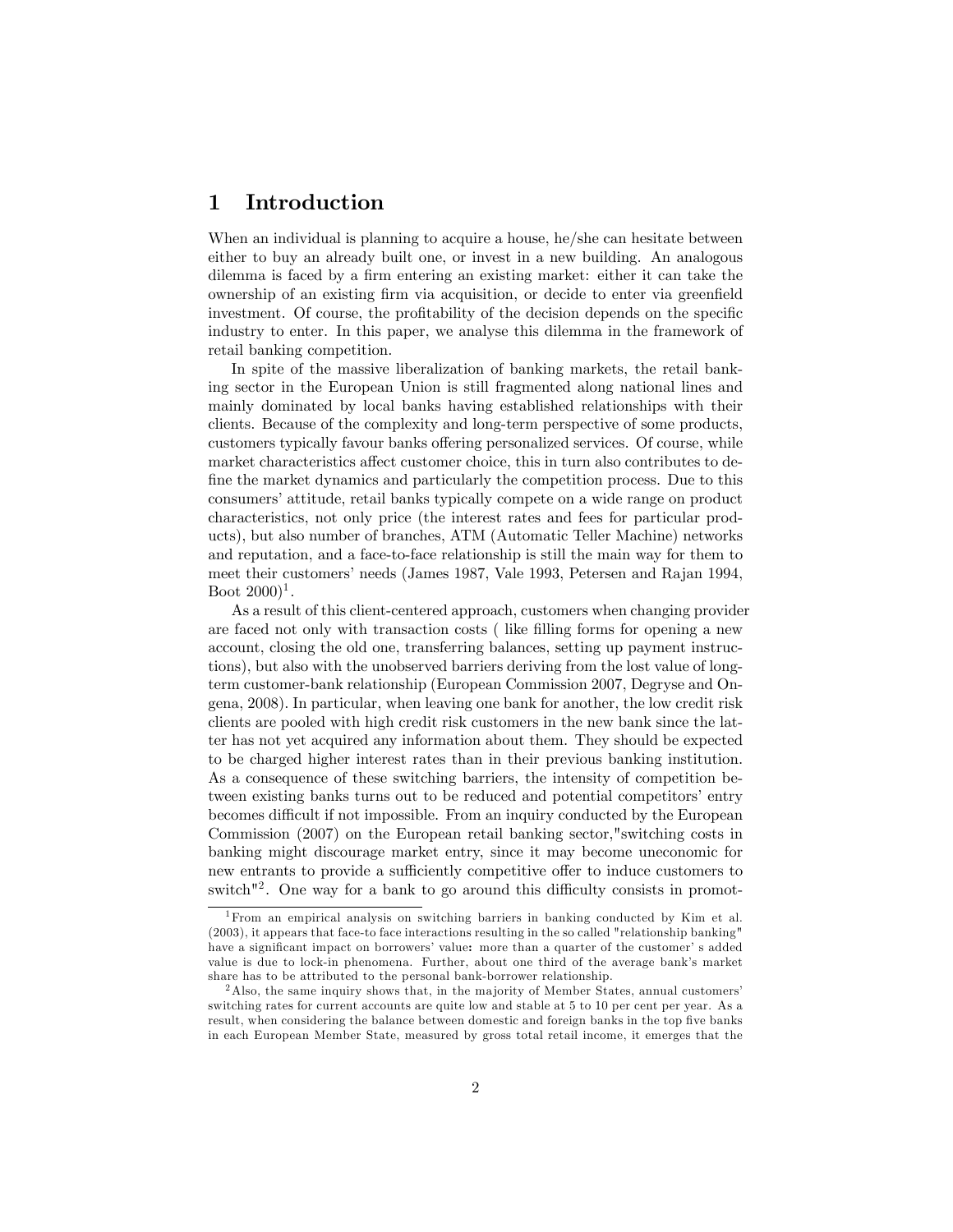ing entry via the acquisition of one of the existing banks, rather than trying to compete directly with the rivals. This solution might be more advantageous since acquiring a rival also implies acquiring at the same time the whole circle of its customers, avoiding thereby the problem of switching barriers which prevent their mobility in case of direct competition<sup>3</sup>. Of course, entry by acquisition does not entail the same effects on the intensity of competition than entry via greenfield investment. While the first does not change neither the number of rivals, nor the variety of products offered to customers, a de novo entry strategy affects both the number of competitors and product differentiation. From the competition viewpoint, a de novo entry strategy is unambiguously better than acquisition: while the latter privileges status-quo, the former increases the number of competitors and provides the market with a wider variety of products. Thus the question is raised whether the presence of switching barriers in the banking sector, based on successful retention of customers, can counteract the natural forces which generate competition: entry and product variety.

In order to provide some insights into this question, we introduce hereafter a formal model of the retail banking sector inspired from the traditional model of vertical product differentiation. We assume that the local retail market initially consists of two domestic banks, providing financial products to the clients. These domestic services are perceived as being different from each other due in particular to the existence of switching barriers which are met by consumers when they leave their usual provider for a new one. The magnitude of switching barriers is assumed to depend on the capacity of the providers to assist clients when they leave their traditional bank. Accordingly, we suppose that one of the national banks entail smaller switching costs than the other, making the latter more attractive than the former from the viewpoint of the clients. Then, a new bank decides to enter this local market. This bank can either acquire one of the existing banks, or enter with its own installation, via greenfield investment. Of course, and in conformity with the evidence gathered in the Report on the European retail banking sector by the European Commission (2007) referred above, we assume that the potential customers of the entrant face switching costs which exceed those they would incur when switching between existing local retail banks: they have less information on the new provider and are more suspicious with respect to the intrinsic quality of its services. We study in a three stage game when one entry mode is more profitable than the other, depending on the value of the acquisition price, the different characteristics of services offered under the two alternative scenarios, and the magnitude of switching barriers. We find that it is always better for the potential entrant to proceed by acquisition rather than competing directly with the existing banks: it turns out that greenfield investment is never an equilibrium strategy for the foreign firm.

Even if, to the best of our knowledge, the profitability of different entry

top banks are, in most countries, domestic. For more details, we refer the interested reader to European Commission Report on the retail banking sector inquiry, SEC 106, 2007.

<sup>&</sup>lt;sup>3</sup>Quite interestingly, this solution seems to be preferred in service sectors where a personalized relationship matters (Norbäck and Persson, 2008).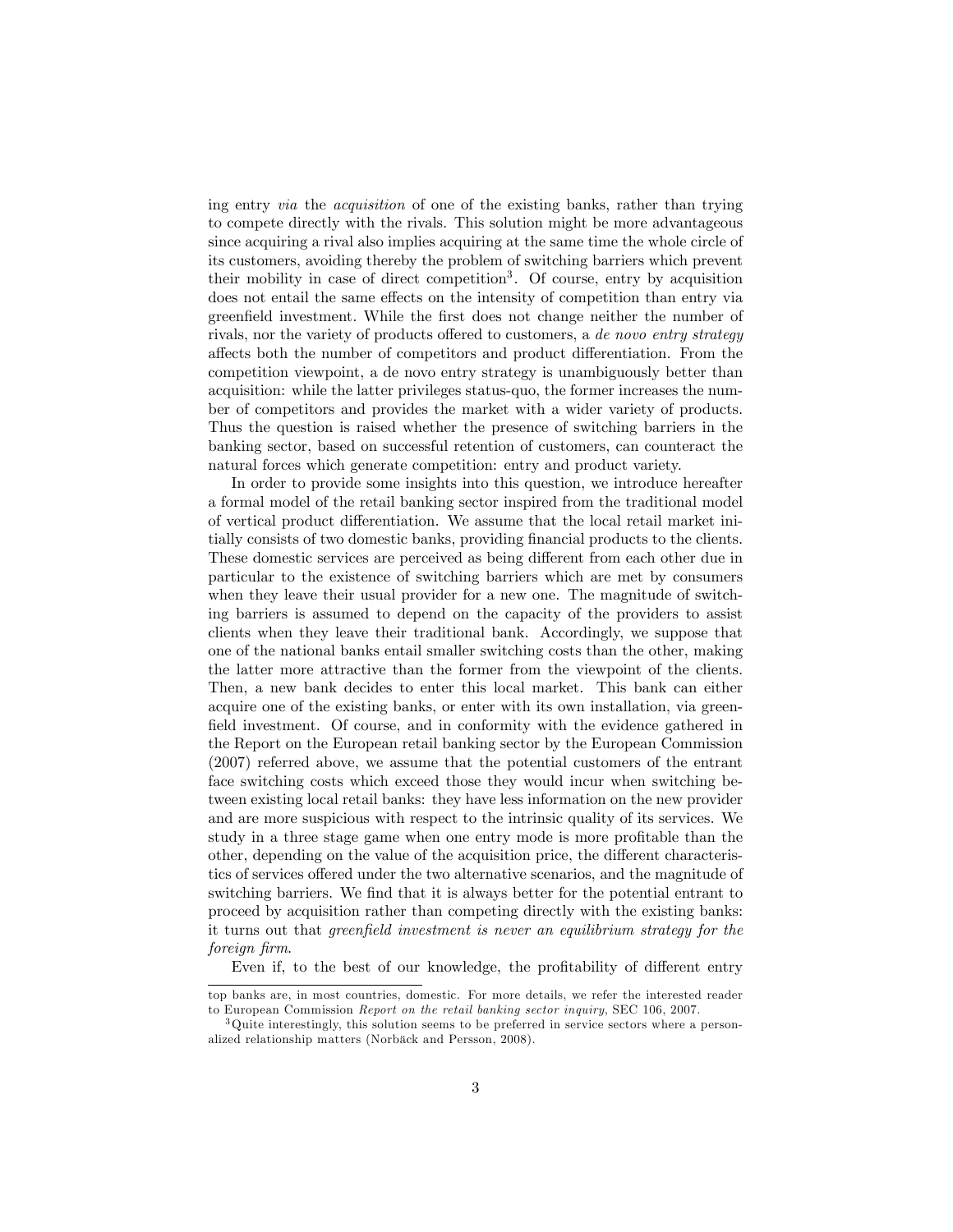modes has never been analyzed in the context of retail banking competition, the choice between greenfield investment and acquisition as modes of entry has been the object of several contributions in the field of trade theory <sup>4</sup>. Hereafter are some significant examples. Görg  $(2000)$  analyses the choice a firm has to face when entering a foreign market between setting up an entirely new plant or acquiring an existing indigenous firm. In an asymmetric duopoly in the host country, duopolists face the entry of a technologically advanced foreign firm in the market. The analysis shows how a wide range of entry costs and post-entry competition affects the foreign firm's entry mode choice. Further, according to simulation analysis, the foreign entrant will in most cases be best off by acquiring the existing high-technology incumbent and thus forming a duopoly market with the low-technology competitor. Grunfeld and Sanna-Randaccio (2006) identify the optimal foreign entry mode in a two-country, two-firm Cournot model with asymmetric firm technology levels and asymmetric market (country) sizes. In a two stage game, firms simultaneously choose between no entry, greenÖeld investments or acquisition of a local competitor at the Örst stage, and set the profit maximizing level of output at the second stage. They found that the equilibrium depends on both the asymmetry in the country-sizes and the relative technological level of firms. Raff et al (2006) build a model where firmspecific factors, interacting with industry- and country-level variables affect the entry-mode choice. In their analysis, a firm first chooses between exporting and Foreign Direct Investment (FDI), and then, if it decides to expand abroad via FDI, between greenfield investment and M&A. Finally, in the case of greenfield investment, the firm has to decide between whole ownership of its subsidiary or a joint venture with a local firm. They consider the trade-off arising when a decision has to be taken and show that these trade-offs vary with the amount of productive assets that the foreign firm owns. Raff et al.  $(2009)$  analyse the choice of FDI mode, and shows how the profitability of greenfield investment influences this choice both directly and indirectly, through affecting the option of potential acquisition targets and joint venture partners. Helpman et al.  $(2004)$ , and Nocke and Yeaple  $(2007)$  stress the role of firm heterogeneity in marginal costs for the choice between FDI and exporting.

Our model may be seen as close in spirit to these works; however, it departs from them in several respects. First it applies to the entry into the retail banking sector independently from its international context. Of course, it can be applied to this context, in particular in the framework of the European Union where liberalization has entailed a large number of cross-countries acquisitions. Furthermore, the dilemma faced by the entrant in the trade context is related to the technological asymmetries existing between the foreign entrant and the local competitors. In our case, the asymmetry is essentially related to the size of the switching barriers which are assumed higher for the entrant than for the existing banks. Finally, we assume that while under the acquisition scenario,

<sup>4</sup>Admittedly, Lehner (2008) analyses the entry mode choice in a host country of a multinational bank. However, the main focus if this work is completely different from ours. It tries to explain how a foreign bank's entry mode choice is affected by the financial development and the size of the host banking market.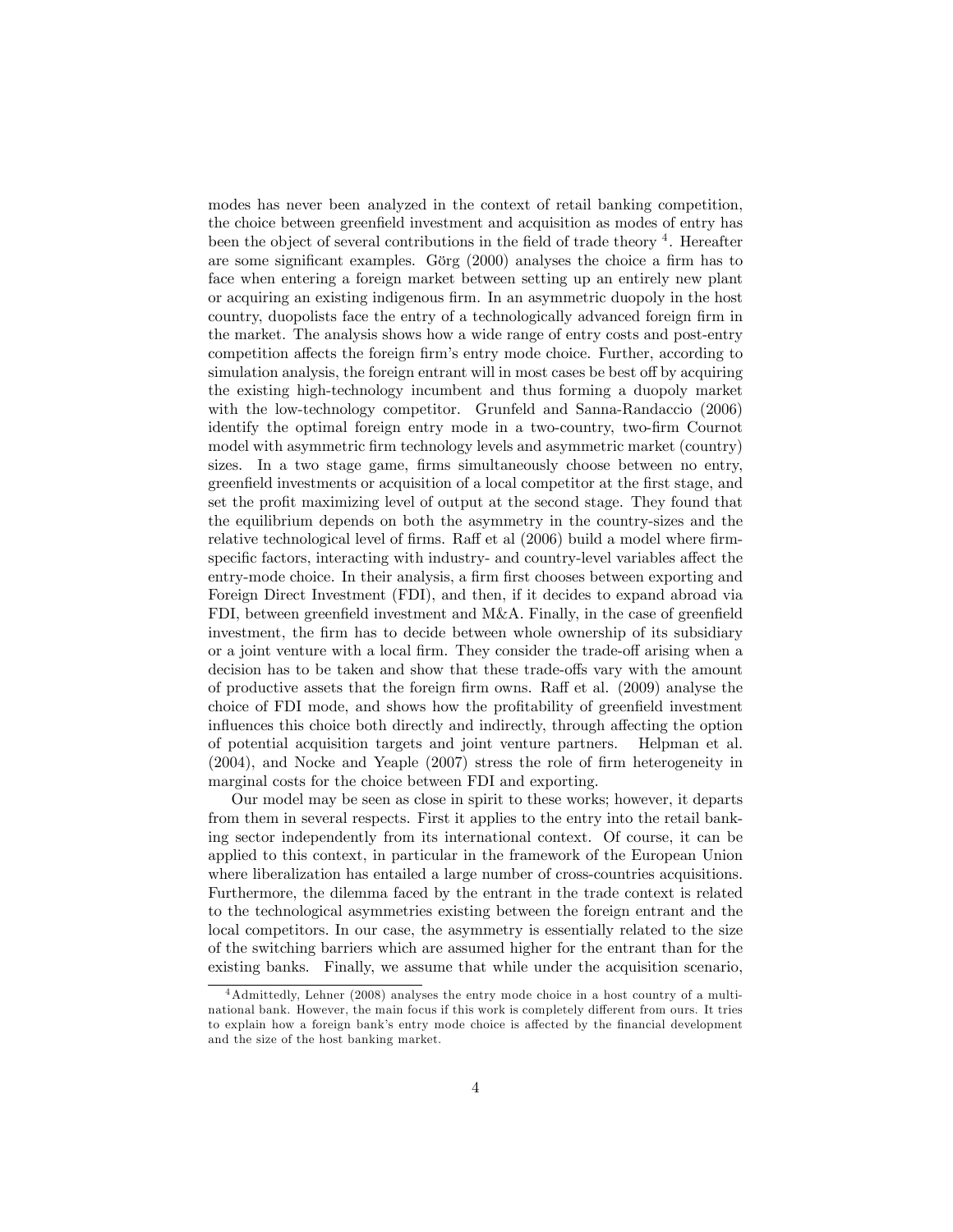the new entrant has to pay an acquisition price which varies with the characteristics of the incumbent, in the alternative scenario of a de novo entry, it is penalized by a lower quality rather than by a cost of entry.

## 2 The model

Assume that in a covered market there are two *national* banks, say bank H and bank  $L$ , respectively, offering services to a population of consumers, identified by the parameter  $\theta \in [a, b]$ ,  $0 \le a < b$  and uniformly distributed with density equal to 1. Let

$$
u_i = \bar{u}_i - s_i
$$

with  $u_i$ ,  $\bar{u}_i$  and  $s_i$  denoting the *perceived quality*, the *intrinsic quality* and the switching cost of bank  $i, i = 1, 2$ , respectively. The perceived quality  $u_i$  is given by two terms. The first, the intrinsic quality,  $\bar{u}_i$ , refers to the quality of the services provided by bank  $i$ , at the exclusion of its ability to prevent its customers from moving to the competitor. More precisely, we define the intrinsic quality on the basis of product portfolio, number of branches and  $ATM$  network<sup>5</sup>. The second term,  $s_i$ , represents the cost, for a customer of bank j, of becoming a customer of bank i,  $j \neq i$ . As the magnitude of these switching barriers changes depending on the ability of the new provider to assist clients during the switch, we assume without any loss of generality that switching from bank  $L$  to bank  $H$ is strictly more costly than the reverse, namely  $s_H < s_L$ . This can be due to the fact that bank  $H$  better assists than bank  $L$  the new clients when leaving their traditional provider, invest more in easy access programs or, more generally, in human resources for a good relationship with clients. So, depending on the difference between  $\bar{u}_i$  and  $\bar{u}_j$ , we can have either  $u_i = \bar{u}_i - s_i > u_j = \bar{u}_j - s_j$ or the reverse, namely  $u_i = \bar{u}_i - s_i < u_j = \bar{u}_j - s_j$ . However, let us definitely assume that  $u_H = \bar{u}_H - s_H$  is strictly higher than  $u_L = \bar{u}_L - s_L$ .

Letting  $u_i$  and  $s_i$  be defined as above, the utility of consumer  $\theta$  is given by

$$
\theta(\bar{u}_i - s_i) - p_i, \ i = H, L,
$$

with  $p_i$  denoting the price that customers pay for getting the whole bundle of services provided by bank  $i$ . The above description of banks' services falls naturally in the category of vertical differentiation models, with bank  $H$  selling a higher quality "product" than bank  $L$  to consumers.

Also, we assume that the average cost with respect to quality is constant and, without loss of generality, we set it equal to zero.

Finally, in order to complete the description of this model, we assume that

 $5$ There is a large bulk of literature which examines the factors contributing to define the services quality in the banking sector. From recent analysis, it emerges that not only the range of services provided plays a role in the differentiation process, but also the ATM network (Carletti 2007, Knittel and Stango 2004) and the branches (Barros 1999, Kim and Vale 2001).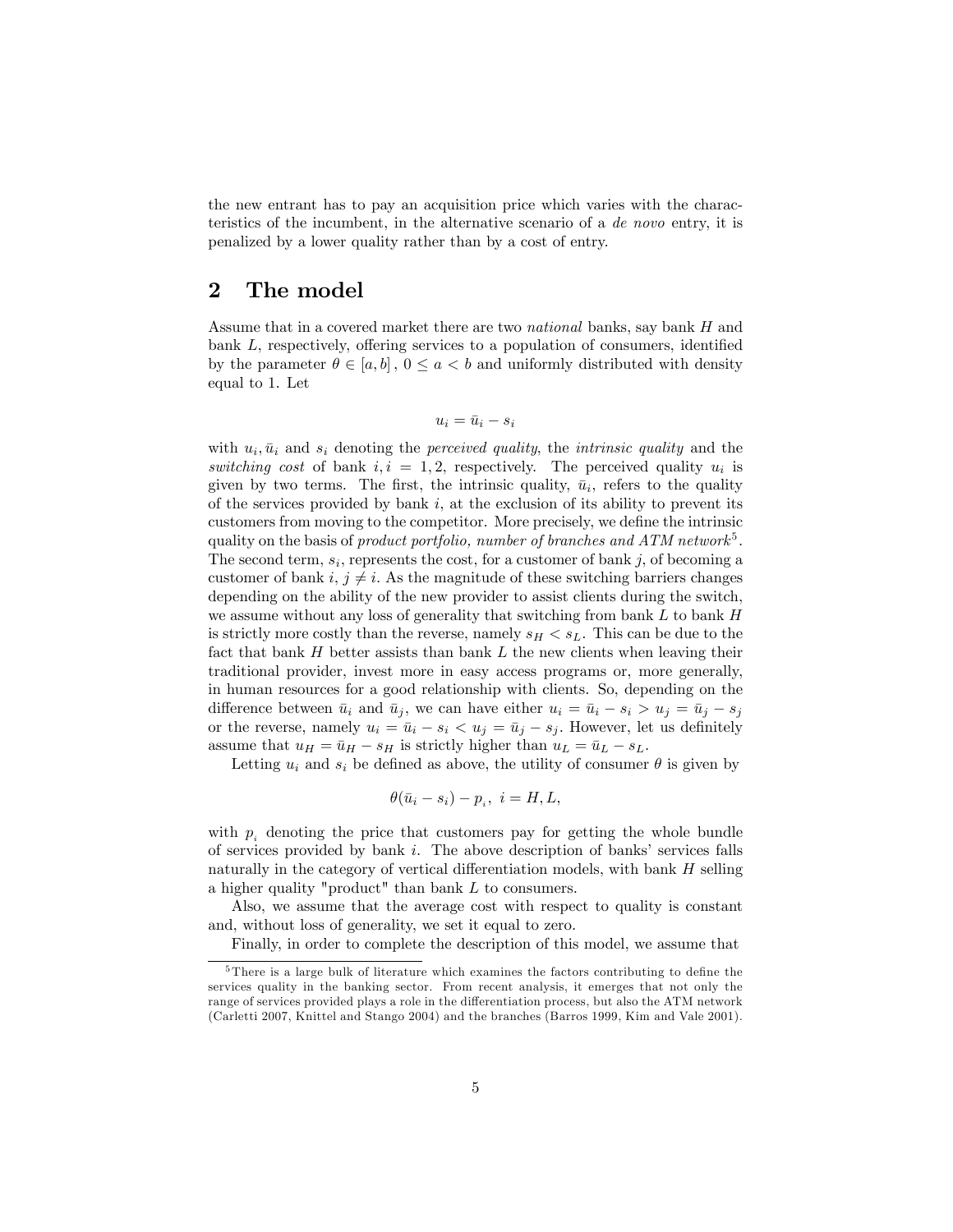$$
\frac{a}{b} \in \left[\frac{1}{4}, \frac{1}{2}\right].\tag{1}
$$

this assumption guarantees that exactly two firms, and no more, can make strictly positive profits at an interior equilibrium. Denote by  $\bar{\theta}$  the consumer who is indifferent between being served by banks H and L at prices  $p_H$  and  $p_L$ , respectively. Solving in  $\theta$  the equation

$$
\theta u_H - p_H = \theta u_L - p_L,
$$

we obtain

$$
\bar{\theta} = \frac{p_H - p_L}{u_H - u_L}.
$$

Then, demand functions to bank  $H$  and  $L$  are given, respectively, by

$$
D_H(p_H, p_L) = b - \frac{p_H - p_L}{u_H - u_L}
$$
  

$$
D_L(p_H, p_L) = \frac{p_H - p_L}{u_H - u_L} - a,
$$

so that profit functions  $\Pi_H(p_H, p_L)$  and  $\Pi_L(p_H, p_L)$  write as

$$
\Pi_H(p_H, p_L) = \left(b - \frac{p_H - p_L}{u_H - u_L}\right) p_H \tag{2}
$$

$$
\Pi_L(p_H, p_L) = (\frac{p_H - p_L}{u_H - u_L} - a)p_L.
$$
\n(3)

Maximization of (2) and (3) with respect to  $p<sub>H</sub>$  and  $p<sub>L</sub>$ , respectively, gives the equilibrium prices  $p_H^{\circ}$  and  $p_L^{\circ}$ , namely,

$$
\begin{array}{rcl}\np_H^{\circ} &=& \frac{(2b-a)(u_H - u_L)}{3} \\
p_L^{\circ} &=& \frac{(b-2a)(u_H - u_L)}{3}\n\end{array}
$$

or, taking in mind that  $u_i = \bar{u}_i - s_i$ 

$$
\begin{array}{rcl}\n\stackrel{\circ}{p_H} & = & \frac{(2b-a)(\bar{u}_H - \bar{u}_L + s_L - s_H)}{3} \\
\stackrel{\circ}{p_L} & = & \frac{(b-2a)(\bar{u}_H - \bar{u}_L + s_L - s_H)}{3}\n\end{array}
$$

Notice that  $(1)$  guarantees that both equilibrium prices and profits are strictly positive and that the market is indeed covered. Substituting these prices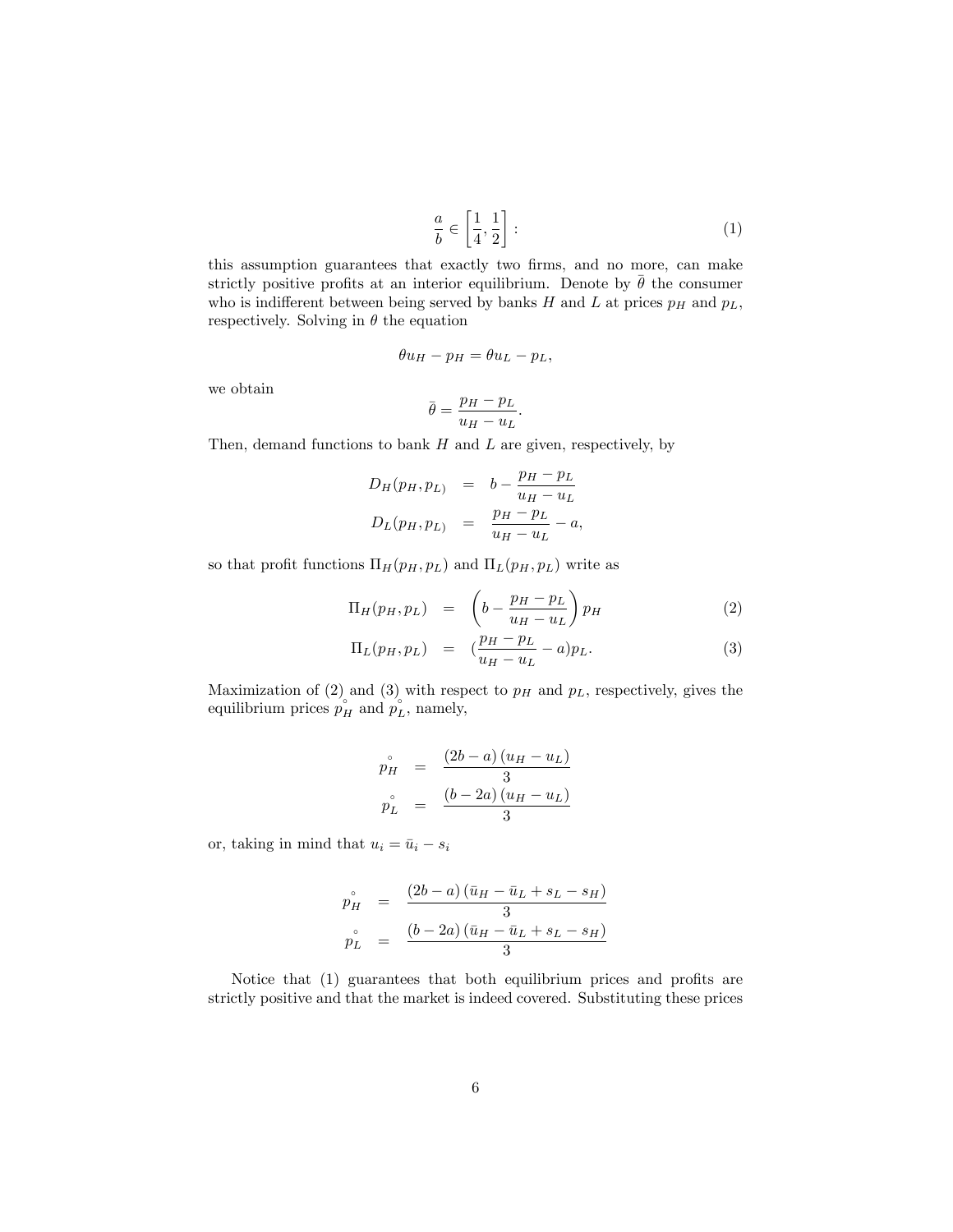in (2) and (3), respectively, we obtain that profits  $\Pi_H^{\circ}$  and  $\Pi_L^{\circ}$  at equilibrium are given by

$$
\Pi_{H}^{\circ} \left( p_{H}^{\circ}, p_{L}^{\circ} \right) = \frac{\left( u_{H} - u_{L} \right) \left( 2b - a \right)^{2}}{9 \left( b - a \right)} = \frac{\left( \bar{U}_{H,L} + s_{L} - s_{H} \right) \left( 2b - a \right)^{2}}{9 \left( b - a \right)}
$$
\n
$$
\Pi_{L}^{\circ} \left( p_{H}^{\circ}, p_{L}^{\circ} \right) = \frac{\left( u_{H} - u_{L} \right) \left( b - 2a \right)^{2}}{9 \left( b - a \right)} = \frac{\left( \bar{U}_{H,L} + s_{L} - s_{H} \right) \left( b - 2a \right)^{2}}{9 \left( b - a \right)},
$$

where  $\bar{U}_{i,j} = \bar{u}_i - \bar{u}_j$ . We observe that both prices and profits at equilibrium result to be higher, the more significant the difference between the switching barriers.

## 3 The entry/acquisition game

We suppose now that a foreign bank  $F$  decides to enter the national market. As for the national banks, let  $u_F$  be defined by  $u_F = \bar{u}_F - s_F$ , where  $u_F$  denote the perceived quality of bank F,  $\bar{u}_F$  its intrinsic quality and  $s_F$  its switching cost, namely the cost incurred by a customer of bank  $H$  or bank  $L$  to become a customer of bank F: In accordance with empirical facts summarized in the introduction, we assume that it is more costly for these customers to move from a national bank to the foreign one, than to move between the national ones, namely we assume

$$
s_F > s_L(> s_H).
$$

Then, according to the importance of  $s_F$ , we can have either  $u_F \in [0, u_L]$ , or  $u_F \in [u_H, u_L]$ , or  $u_F \in [u_H, +\infty]$ . However, we shall exclude the last case by assuming

$$
u_F = \bar{u}_F - s_F < u_H = \bar{u}_H - s_H:
$$

the switching cost for a national consumer to move from a national bank to the foreign one is so high that the latter never ends up at the top of the quality ladder. Accordingly, depending on the size of the switching cost  $s_F$ , two cases may arise: either the foreign bank can enter the market with a quality which is perceived as lying at the bottom of the quality ladder, or between the top and the bottom, namely case (i)  $u_H > u_L > u_F$  and case (ii)  $u_H > u_F > u_L$ .

Payoffs of banks when the optimal entry mode is defined, are assumed to obtain as an outcome of a three stage non cooperative sequential entry/acquisition game which develops as follows:

1. at the first stage, the foreign firm  $F$  offers to buy the highest quality firm at some price  $P_H$  (notice that  $P_H$  is equal 0 if the foreign bank does not really want to acquire bank  $H$ );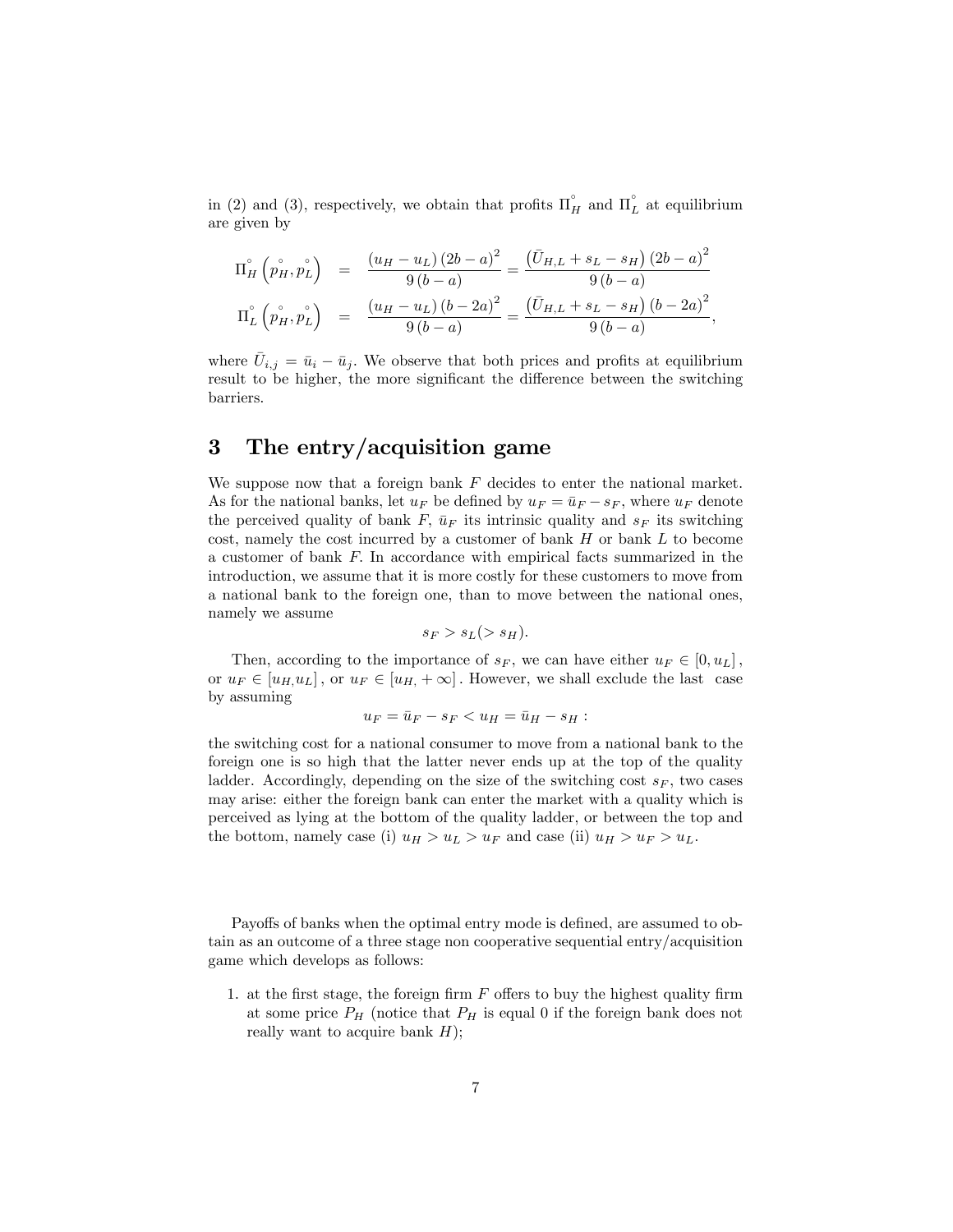- 2. if bank  $H$  turns down this offer, at the second stage the foreign bank offers to buy bank L at some price  $P_L$  (which can be 0 if the foreign bank prefers to enter rather than to buy);
- 3. finally, if bank  $L$  turns down its offer, at the third stage, the foreign bank enters the market if there is room for it<sup>6</sup>.

In line with the literature on the entry dilemma (Eicher and Kang 2005, Muller 2007, inter alia), the acquisition of a local competitor allows only to provide the given quality of the acquired Örm: so, even if the foreign quality is higher than the local one, the foreign firm is restricted to the acquired firm quality. In the alternative scenario, namely if the foreign bank enters via greenfield investment, it offers its own quality service.

As usual, the game is solved backward. Thus, we start from the third stage of game and consider when a de novo entry can take place in the market at equilibrium, depending on the switching barriers.

### 3.1 Third stage

Let us start assuming that neither firm  $H$  at the first stage nor firm  $L$  at the second one has been acquired by bank  $F$ , which accordingly enters the market if this is profitable.

• Let us first consider the case (i) when the switching barrier  $s_F$  is so relevant that  $u_F < u_L$ . As a consequence of this, the perceived quality of the service offered by the foreign provider lies at the bottom of the quality ladder. So, it is immediate to see that in this scenario there is no room in the market left at equilibrium to the foreign bank. Indeed, as no more than two firms can profitably operate at equilibrium given the size of the market, it is straightforward to show that at equilibrium the bank providing the lowest quality gets no profits, while the two banks providing qualities respectively being at the top of the quality ladder and lying in between the top and the bottom, get positive profits, namely

$$
\Pi_H^*(p_H^*, p_L^*, p_F^*) = \frac{4b^2 (\bar{U}_{H,F} + s_F - s_H)^2 (\bar{U}_{H,L} + s_L - s_H)}{(b - a) ((\bar{U}_{H,L} + s_L - s_H) + 3 (\bar{U}_{H,F} + s_F - s_H))^2}
$$
\n
$$
\Pi_L^*(p_H^*, p_L^*, p_F^*) = \frac{b^2 (\bar{U}_{H,F} + s_F - s_H) (\bar{U}_{H,L} + s_L - s_H) (\bar{U}_{L,F} + s_F - s_L)}{(b - a) ((\bar{U}_{H,L} + s_L - s_H) + 3 (\bar{U}_{H,F} + s_F - s_H))^2}
$$
\n
$$
\Pi_F^*(p_H^*, p_L^*, p_F^*) = 0.
$$

• In the alternative case (ii), the switching barrier  $s_F$  is such that  $s_F$  $s_L - s_H$  and thus  $u_H > u_F > u_L$ . Just repeating the argument developed

 $60f$  course, we could have as well considered the alternative timing in which the foreign bank starts to offer to buy the low quality, and then the high quality one, in the case when bank L turns down the offer. However, restricting our analysis to this specific sequential game does not alter the main conclusions of our work.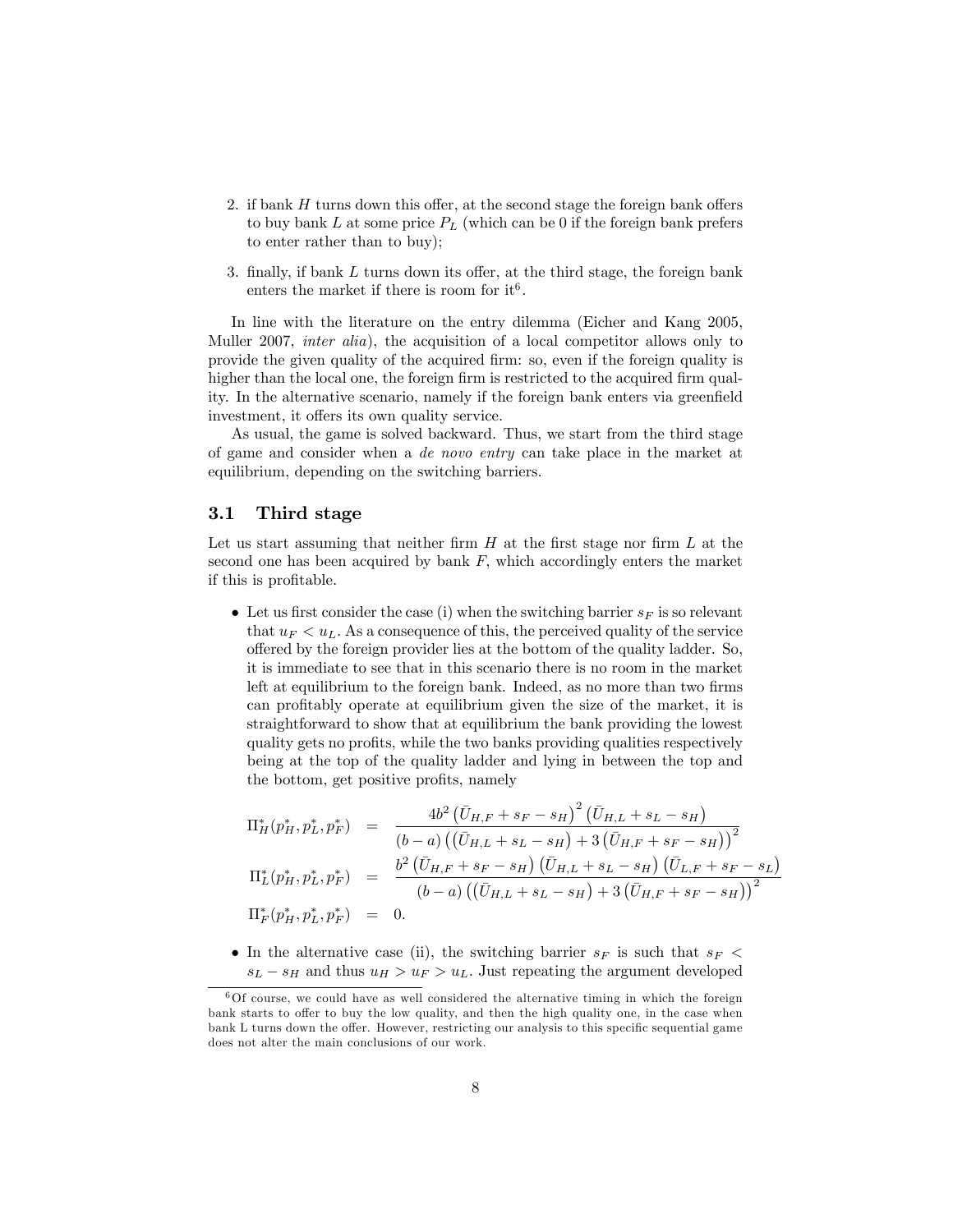in the previous section, it can be proved now that at equilibrium the local high quality and foreign banks get positive profits while the local low quality provider gets no profits, and thus leaves the market. We summarize the above result in the following proposition.

**Proposition 1** At the third stage of the game, the foreign bank can successfully enter the market at equilibrium only when the switching barrier  $s_F$  is not so significant and thus the perceived quality of the service provided by the foreign bank lies in between the top and the bottom of the quality ladder. However, the local bank providing the service whose quality lies at the bottom of the quality ladder is pushed away from the market.

## 3.2 Second stage

Let us move now to consider the second stage of the game, namely the possible acquisition of bank  $L$  by the foreign bank  $F$ . We restrict the analysis to the case when bank  $F$  provides a quality which lies between the top and the bottom of the quality ladder. In the alternative case when the foreign quality lies at the bottom of the quality ladder, it is straightforward to show that the foreign bank can never acquire profitably. Notice that if bank  $F$  acquires the low quality incumbent, as  $u_F > u_L$ , it offers a service whose quality turns out to be lower than the one it would be able to provide under direct competition as its is constrained to the quality provided by the local incumbent, namely the acquired firm. Let us stress that although a priori it is far from being evident why such a type of acquisition should be proposed (as under acquisition bank F suffers a loss in its services quality), when considering the possible acquisition of L, the foreign bank F evaluates the trade-off between offering a higher quality  $(u_F > u_L)$  under direct entry and thus getting profits equal to

$$
\frac{b^2 (u_H - u_L) (u_L - u_F) (u_F - u_H)}{(b - a) (3u_L - 4u_H + u_F)^2}
$$

;

and being faced with a less fierce competition (as  $u<sub>L</sub>$  is by far less than  $u<sub>H</sub>$ ) under acquisition with duopoly profits equal to

$$
\frac{(u_H - u_L) (b - 2a)^2}{9 (b - a)}.
$$

As far as the incumbent, bank  $L$ , would accept to sell out whenever offered a price  $P_L$  at least equal to the profits it would get, conditional on turning down the proposal, namely  $P_L = 0$ .

Given this, we can state the following:

**Proposition 2** Acquisition of firm  $L$  is the second-stage best strategy for the foreign firm only when the ratio  $a/b$  obtained from the consumers' types range  $[a, b]$  is small and the entrant's perceived quality is not different enough from the incumbents' one so as to ensure mild competition and substantial entrant's profits.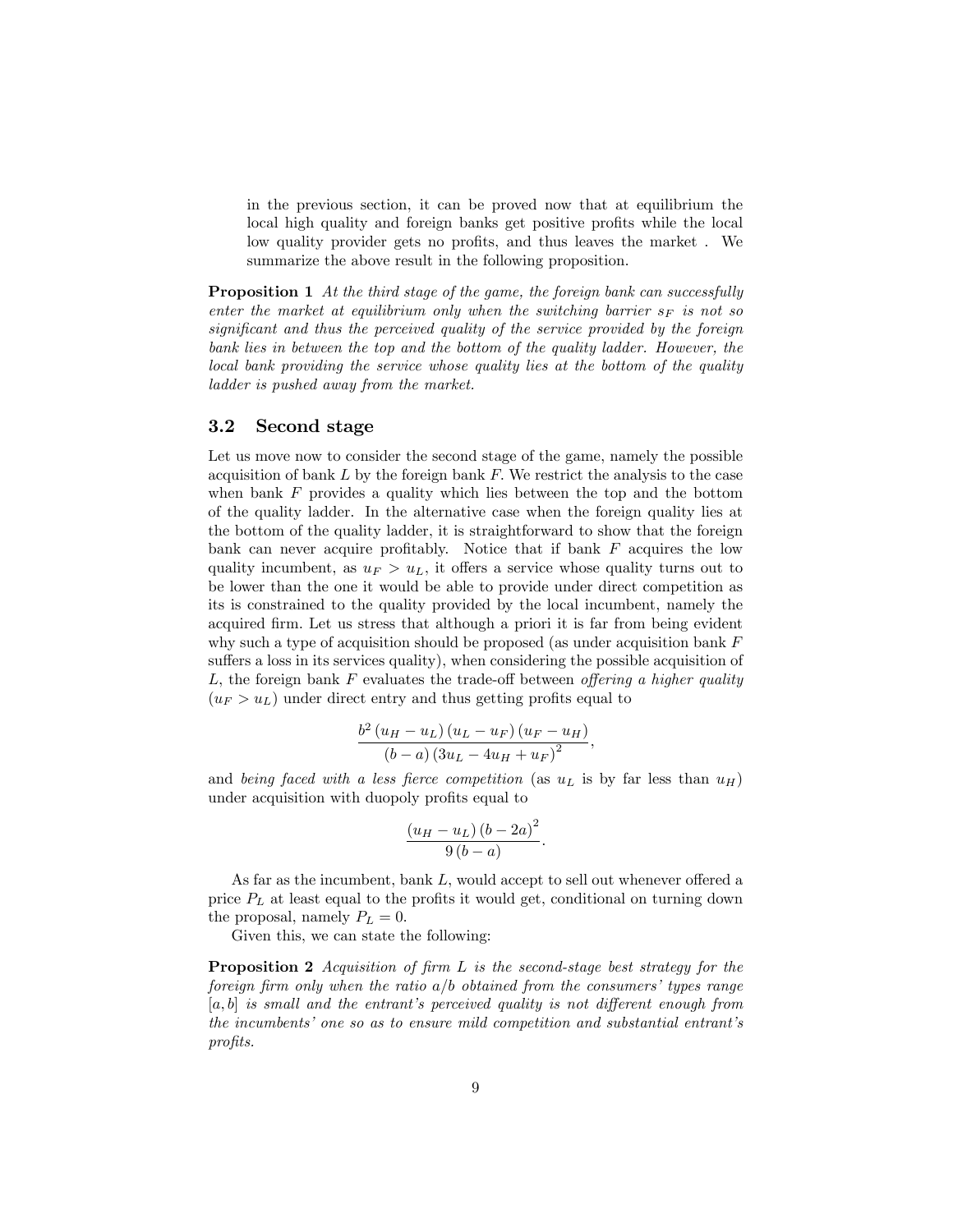#### **Proof.** See Appendix. ■

This is simply because in both the above cases, competition between the entrant and one, or both, of the incumbents would be fierce, and lead accordingly to low entrant's profits. So, in both the above evoked scenarios, the gain of providing a higher quality  $u_F$  if direct entry would take place is more than countervailed by the fierce competition which would be created by such a type of choice. We can summarize the above results as follows.

### 3.3 First stage

Let us now study the first stage of the game implying that either bank  $L$  rejected the proposal in stage 2, or that bank  $F$  did not make it. By acquiring firm H, the foreign bank would earn profits equal to  $\frac{(u_H-u_L)(2b-a)^2}{9(b-a)}$  $\frac{g(b-a)}{g(b-a)}$ . It would have to pay a price  $P_H$  equal to the profits of bank H, if it turns down F 's offer. Of course, the value of this price depends on what is  $F'$  s best strategy, as defined in Lemma 3, when its offer to  $H$  is turned down. When  $F$ 's strategy is to buy bank L, then the acquisition price  $P_H$  is equal to bank H<sup>'</sup> s duopoly profits, namely  $P_H = \frac{(u_H - u_L)(2b - a)^2}{9(b - a)}$  $\frac{u_L(2b-a)}{9(b-a)}$ . Accordingly, the foreign bank would earn zero profits from the acquisition of bank  $H$ , whereas it obtains strictly positive profits from acquiring bank  $L$ . When the  $F$ 's best strategy is to enter the market via greenfield investment and directly compete, then the acquisition price  $P_H$  must be equal to H's profit conditional on F's de novo entry, namely  $P_H = \frac{4b^2(u_H - u_F)(u_L - u_H)^2}{(b - a)(3u_L - 4u_H + u_F)^2}$  $\frac{4b(u_H-u_F)(u_L-u_H)}{(b-a)(3u_L-4u_H+u_F)^2}$ . Thus, F's profits when acquiring H, equal to  $\frac{(u_H-u_L)(2b-a)^2}{9(b-a)} - \frac{4b^2(u_H-u_F)(u_L-u_H)^2}{(b-a)(3u_L-4u_H+u_F)^2}$  $\frac{40 (u_H - u_F)(u_L - u_H)}{(b-a)(3u_L - 4u_H + u_F)^2}$ , have to be compared with its post-entry profits in the case of de novo entry, namely  $\frac{b^2(u_H-u_L)(u_L-u_F)(u_F-u_H)}{(b-a)(3u_L-d(u_H+u_F))^2}$ 2  $\frac{u_H - u_L (u_L - u_F)(u_F - u_H)}{(b - a)(3u_L - 4u_H + u_F)^2}$ . The sign of the difference between the former and the latter is the same as the sign of

$$
\frac{b^2 \Psi (\Delta - \Psi )}{(3\Delta + \Psi )^2} - \frac{(2b-a)^2}{9} + \frac{4 \Psi b^2 \Delta }{(3\Delta + \Psi )^2}
$$

which is itself the same as the sign of the second order polynomial

$$
\left(\frac{\Psi}{\Delta}\right)^2(-x^2+4x-13)+3\left(\frac{\Psi}{\Delta}\right)(-2x^2+8x+7)-9(x-2)^2.
$$

Simple calculations reveal that this second-order polynomial is always negative in the range of admissible values  $(\frac{\Psi}{\Delta} \in [0,1], x \in [\frac{1}{4},\frac{1}{2}])$ . This shows that, in the first stage game, the foreign firm  $F$  always prefers to acquire firm  $H$  rather than to compete via greenÖeld investment. The following proposition summarizes our previous findings.

**Proposition 3** The greenfield investment strategy never belongs to the subgame perfect equilibrium path of the game.

This argument can be extended to the case when the entrant is able to provide the market with a perceived quality which is even higher than those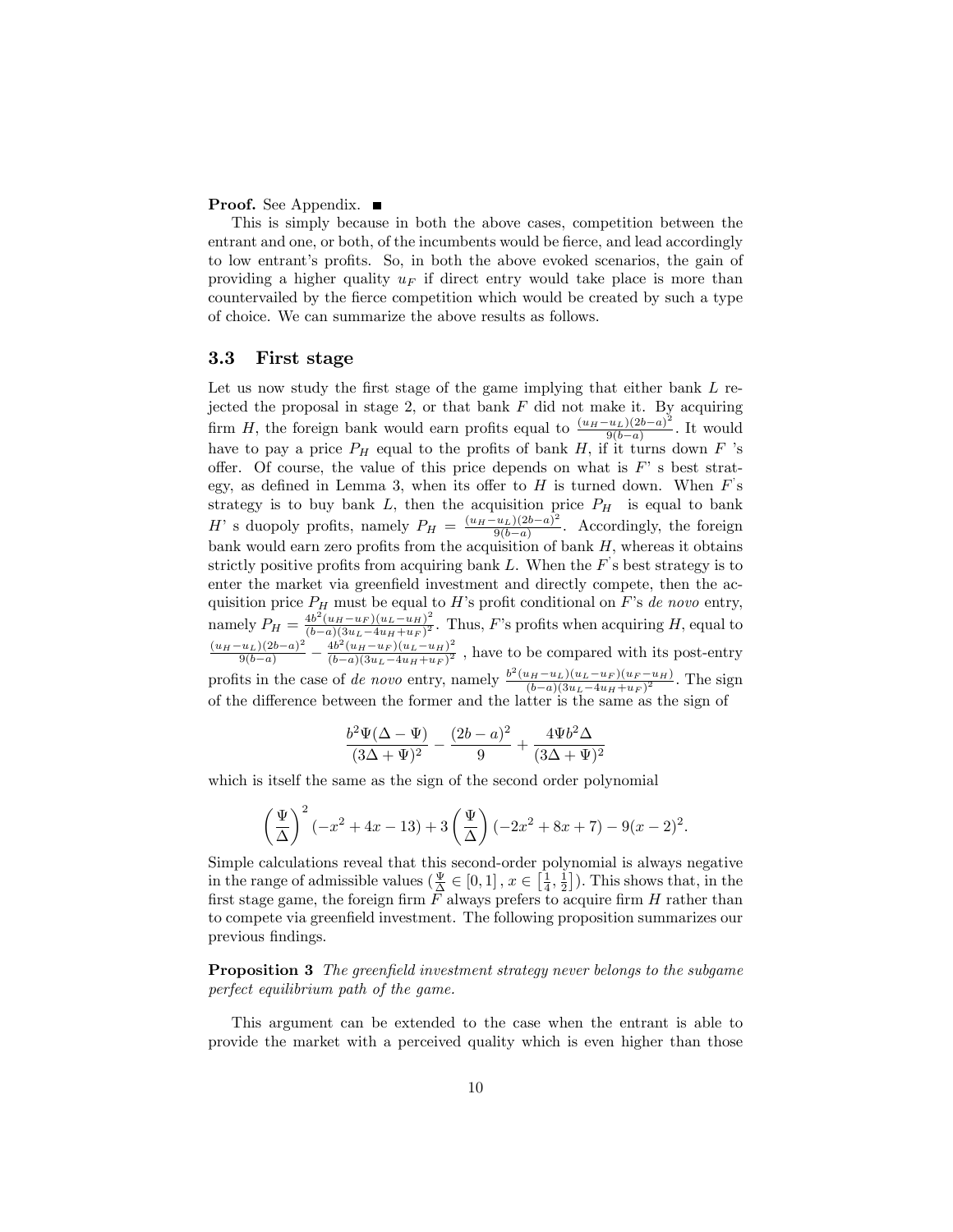already provided by the incumbents. Then, applying the same rationale, it can be proved that when the differential in quality is not very significant, it is still advantageous to avoid direct competition via greenfield investment, and rather substitute an acquisition proposal. Of course, when  $F$ 's quality is by far higher in the quality ladder than those provided by the incumbents, then it may profitable for the entrant to privilege greenfield investment to acquisition, leading the foreign firm to openly compete with the incumbents. Is worth noting that, from the viewpoint of consumersíwelfare, the optimal market arrangement obtains when de novo entry takes place. Indeed, in this case, the local low quality bank is pushed away from the market and bank  $F$  successfully competes with bank  $H$ . It is easy to prove that both prices decrease due to the replacement of bank  $H$  by bank  $F$ . Furthermore, consumers are now facing higher perceived qualities due do the same replacement and their situation is thus globally improved. By contrast, in case of acquisition, consumers' welfare is not affected whether the entrant acquires bank  $H$  or bank  $L$  since,  $ex\text{-}post$ , it leads to the same competition scenario as it was before acquisition took place!

## 4 Conclusion

In this note we have studied the entry dilemma faced by a bank desiring to enter a foreign market. First, we have shown that when the switching barriers incurred by consumers deciding to be served by the potential entrant are so high that the foreign bank can contemplate to enter only with the lowest perceived quality, there is no room left for entry. Of course, when the switching barriers are less significant, the potential entrant is able to enter via greenfield investment with an intermediate perceived quality, and directly compete with the incumbents. Also, it can acquire an incumbent when the joint profits of the entrant and the acquired bank after entry under the acquisition scenario exceed the sum of their profits realised under the greenfield investment scenario. However we show that green field investment is never an equilibrium strategy for the foreign firm. Although our conclusions rely on the specific structure which is used to model retail banking competition, still our findings are robust to some natural alternative scenarios. In particular, it can be shown that the timing of the sequential game can be reversed without altering our main conclusion, allowing the potential entrant to propose purchase of bank L before proposing the purchase of bank  $H$  in case the starting offer is turned down by  $L$ , or undesired by the entrant. Furthermore, the model could be changed by reverting the roles considered in this paper, allowing now one of the incumbents to propose to purchase the potential entrant. It means that, in all these frameworks, the usual economists' expectation that competition is restored by the entry of new firms, is never realised when the possibility of acquisition is opened.

The analysis performed in this paper can give useful insights in terms of regulation and competition. When the regulation authority evaluates whether to prevent Örms from an acquisition activity, one major issue taken into account is the chance the merger applicant would enter the market through de novo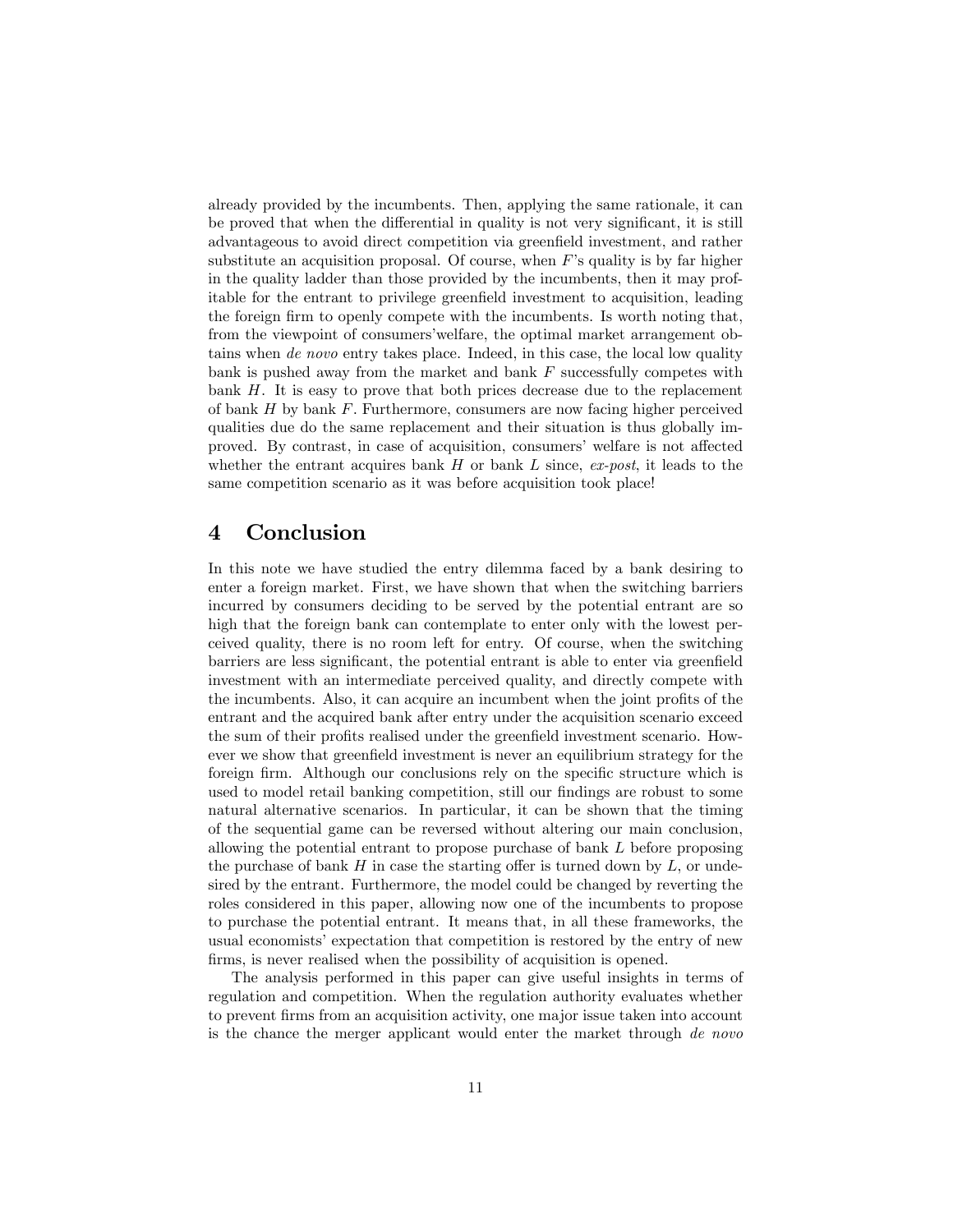entry if the acquisition was not allowed. We have proved above that, due to switching barriers, it is never profitable for a foreign bank to pursue a  $de\;novo$ entry strategy (except possibly in the extreme case when its quality is by far the highest one in the new market). Accordingly, forcing a foreign bank to restrict its expansion to a de novo entry strategy may well lead to preserve the status quo, while this regulation decision would be motivated by increasing competition! Of course, it may be that the above debate would simply disappear due to electronic banking development. Indeed it may be conjectured that e-banking significantly weakens the entry barriers erected by personal relationships between banks and their customers (see Rhoades, 1997). Nevertheless,it remains unclear whether de novo entries could not promote competition in a more significant way.

Further, microeconomic insights into the problem of retail banking competition would certainly improve our understanding of this sector. For instance, the model could be enriched by combining elements borrowed from both vertical and horizontal product differentiation. In particular, we have in mind to embed into the model the idea that some consumers could prefer a bank located close to their own location than another one even providing a wider range of services, simply because this higher quality does not compensate for the higher transportation costs incurred when moving to this other bank. More generally, the effects of entry by acquisition versus greenfield investment on banking competition constitutes an open field for future research which has only been scratched in the present essay.

## 5 Appendix

#### Proof of Proposition 1.

Let us first consider the scenario where the quality of the variant offered by the entrant lies at the bottom of the quality ladder.

In this scenario, the consumer  $\theta^H$  indifferent between being served by bank H or L at prices  $p<sub>H</sub>$  and  $p<sub>L</sub>$ , respectively, writes as

$$
\theta^H = \frac{p_H - p_L}{u_H - u_L},
$$

while the consumer  $\theta^L$  indifferent between buying services provided by bank L or F at prices  $p<sub>L</sub>$  and  $p<sub>F</sub>$ 

$$
\theta^L = \frac{p_L - p_F}{u_L - u_F},
$$

Accordingly, the corresponding demand functions  $D_H(p_H, p_L)$  and  $D_L(p_H, p_L)$ for the national banks  $H$  and  $L$ , respectively, are

$$
D_H(p_H, p_L) = b - \frac{p_H - p_L}{u_H - u_L}
$$
  

$$
D_L(p_H, p_L) = \frac{p_H - p_L}{u_H - u_L} - \frac{p_L - p_F}{u_L - u_F},
$$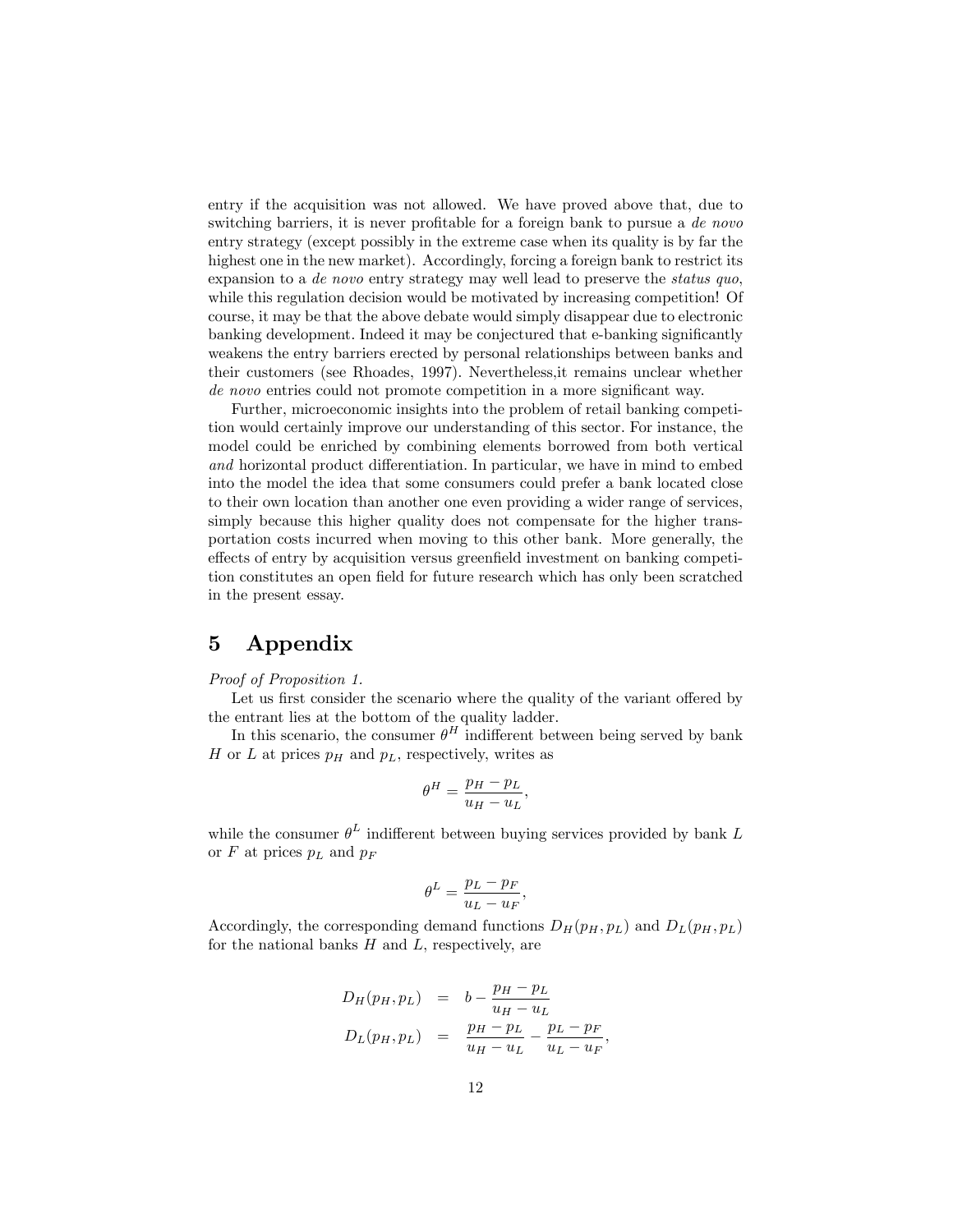and

$$
D_F(p_L, p_F) = \frac{p_L - p_F}{u_L - u_F} - a,
$$

for the foreign bank  $F$ . Thus, the respective profits functions write as

$$
\Pi_H = p_H(b - \frac{p_H - p_L}{u_H - u_L})
$$
\n
$$
\Pi_L = p_L(\frac{p_H - p_L}{u_H - u_L} - \frac{p_L - p_F}{u_L - u_F})
$$
\n
$$
\Pi_F = p_F(\frac{p_L - p_F}{u_L - u_F} - a)
$$

From the first order conditions, it is easy to identify the following best reply functions

$$
p_H = \frac{1}{2}b(u_H - u_L) + \frac{1}{2}p_L
$$
  
\n
$$
p_L = \frac{(p_H(u_L - u_F) + p_F(u_H - u_L))}{2(u_H - u_F)}
$$
  
\n
$$
p_F = \frac{(p_L + a(u_F - u_L))}{2}.
$$

Thus, solving the above system, we derive the candidate equilibrium prices  $\tilde{p}_H$ ,  $\tilde{p}_L$  and  $\tilde{p}_F$  :

$$
\tilde{p}_H = \frac{(u_H - u_L)((a - 4b)u_F + 3bu_H + (b - a)u_L)}{6(u_H - u_F)}
$$
\n
$$
\tilde{p}_L = \frac{(u_H - u_L)(b - a)(u_L - u_F)}{3(u_H - u_F)}
$$
\n
$$
\tilde{p}_F = \frac{(u_L - u_F)(3au_F + (b - 4a)u_H + (a - b)u_L)}{6(u_H - u_F)}
$$

Notice however that (1) implies

$$
\frac{a}{b} \ge \frac{u_H - u_L}{4u_H - 3u_F - u_L},\tag{4}
$$

which, in turn, implies that

$$
\frac{(3au_F + (b - 4a)u_H + (a - b)u_L)}{6(u_H - u_F)} \le 0
$$

or, equivalently,  $\tilde{p}_F \leq 0$ . Accordingly, when (1) is satisfied, then the equilibrium value of  $p_F = 0$ . In that case, the value of best replies of banks H and L have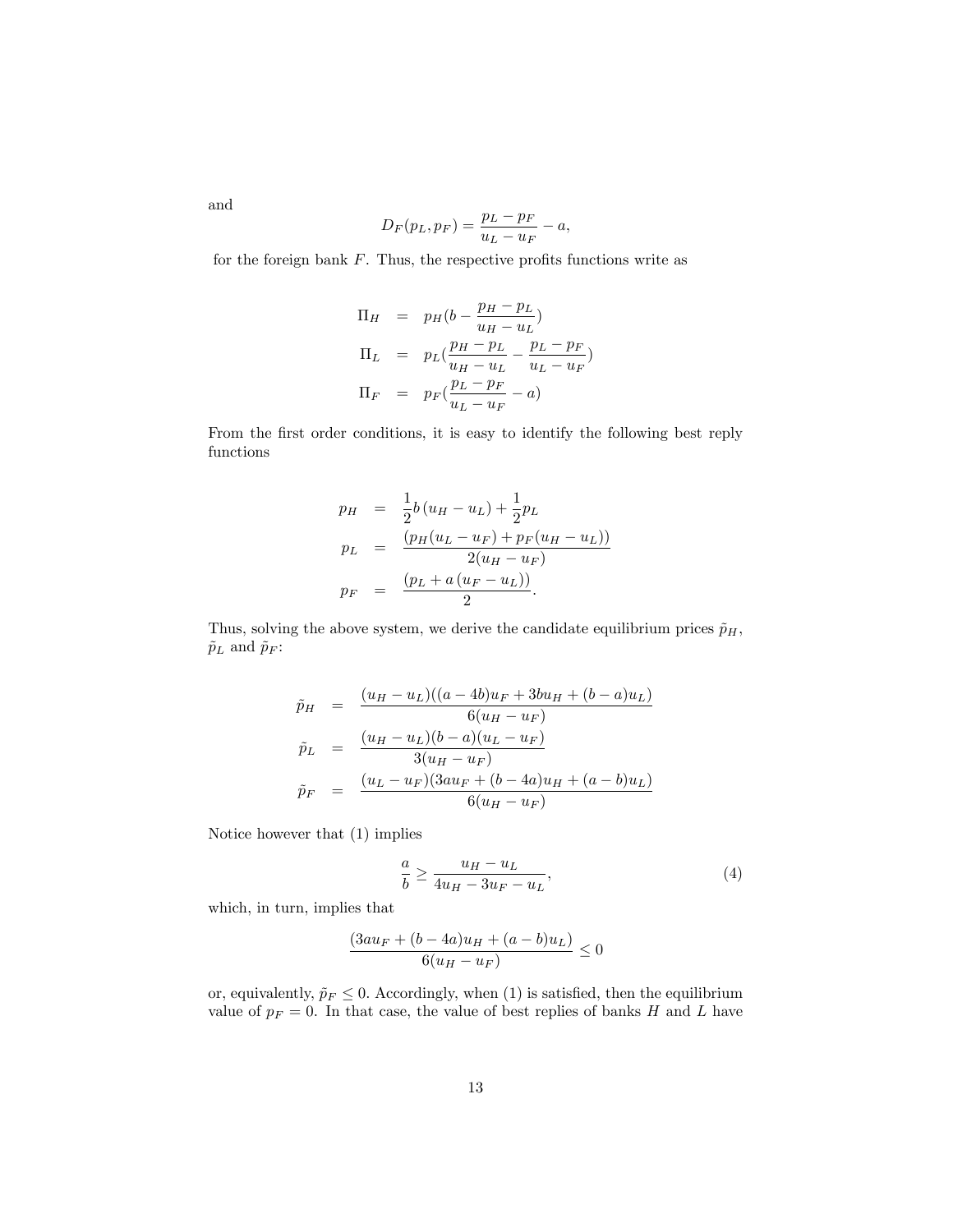to be computed against  $p_F = 0$ , namely,

$$
p_H = \frac{1}{2}b(u_H - u_L) + \frac{1}{2}p_L
$$
  

$$
p_L = \frac{(p_H(u_L - u_F))}{2(u_H - u_F)}.
$$

Solving this system in  $p_H$  and  $p_L$ , we get the equilibrium prices  $p_H^*$ ,  $p_L^*$  and  $p_F^*$ , namely,

$$
p_{H}^{*} = \frac{2b(u_{H} - u_{F})(u_{H} - u_{L})}{4u_{H} - u_{L} - 3u_{F}} = 2bs \frac{u_{H} - u_{L}}{s + 3u_{H} - 3u_{L}}
$$
  
\n
$$
p_{L}^{*} = \frac{b(u_{H} - u_{L})(u_{L} - u_{F})}{4u_{H} - u_{L} - 3u_{F}} = b(u_{H} - u_{L}) \frac{s - u_{H} + u_{L}}{s + 3u_{H} - 3u_{L}}
$$
  
\n
$$
p_{F}^{*} = 0.
$$

Finally, profits at equilibrium write as follows

$$
\Pi_H^*(p_H^*, p_L^*, p_F^*) = \frac{4b^2(u_H - u_F)^2(u_H - u_L)}{(b - a)(4u_H - u_L - 3u_F)^2}
$$
\n
$$
\Pi_L^*(p_H^*, p_L^*, p_F^*) = \frac{b^2(u_H - u_F)(u_H - u_L)(u_L - u_F)}{(b - a)(4u_H - u_L - 3u_F)^2}
$$
\n
$$
\Pi_F^*(p_H^*, p_L^*, p_F^*) = 0
$$

Now, let us move analysing the case when the quality of the variant produced by the entrant lies in the middle of the quality ladder. Denote by  $\bar{\theta}^H$  the consumer who is indifferent between being served by banks  $H$  and  $F$  at prices  $p_H$  and  $p_F$  respectively. Solving the equality

$$
u_H \theta - p_H = u_F \theta - p_F,
$$

we find that

$$
\bar{\theta}^H = \frac{p_H - p_F}{u_H - u_F}.
$$

Similarly, denote by  $\bar{\theta}^F$  indifferent between buying services provided by bank F or  $L$  at prices  $p_F$  and  $p_L$ 

$$
\bar{\theta}^F = \frac{p_F - p_L}{u_F - u_L},
$$

Accordingly, the corresponding demand functions  $D_H(p_H, p_L)$  and  $D_L(p_H, p_L)$ for the national banks  $H$  and  $L$ , respectively, are

$$
D_H(p_H, p_L) = b - \frac{p_H - p_F}{u_H - u_F}
$$
  

$$
D_L(p_H, p_L) = \frac{p_F - p_L}{u_F - u_L} - a,
$$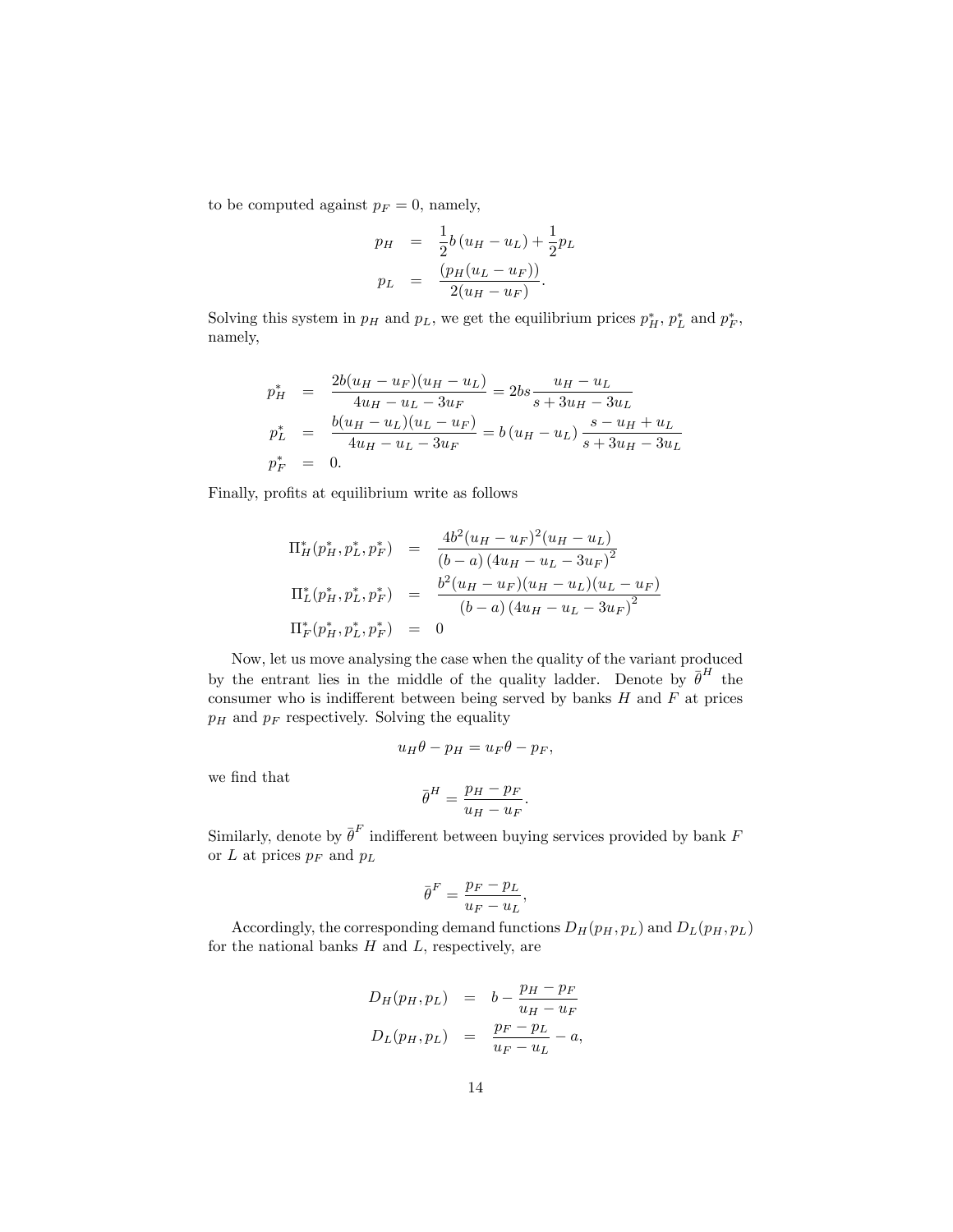$$
D_F(p_L, p_F) = \frac{p_H - p_F}{u_H - u_F} - \frac{p_F - p_L}{u_F - u_L},
$$

for the national bank. Given the respective profits functions, it is easy to identify from the first order conditions the following best reply functions

$$
p_H = \frac{1}{2}p_F + \frac{b}{2}(u_H - u_F)
$$
  
\n
$$
p_F = \frac{(p_H(u_F - u_L) + p_L(u_H - u_F))}{2(u_H - u_L)}
$$
  
\n
$$
p_L = \frac{(p_F + a(u_L - u_F))}{2}.
$$

Then, solving the above system, we compute the candidate equilibrium prices  $\breve{p}_H$ ,  $\breve{p}_L$  and  $\breve{p}_F$ , namely

$$
\tilde{p}_H = \frac{(au_F - bu_F - 3bu_H - au_L + 4bu_L)(u_H - u_F)}{6(u_L - u_H)}
$$
\n
$$
\tilde{p}_F = \frac{(b - a)(u_L - u_F)(u_H - u_F)}{3(u_L - u_H)}
$$
\n
$$
\tilde{p}_L = \frac{(au_F - bu_F - 4au_H + bu_H + 3au_L)(u_L - u_F)}{6(u_L - u_H)}.
$$

Just repeating the argument developed in the previous section, it can be proed that these candidates are not equilibrium prices. Accordingly, it follows from above that the value of best replies of banks  $H$  and  $F$  have to be computed against  $p_L = 0$ .

Thus, solving this system in  $p_H$  and  $p_F$ , we get the equilibrium prices  $p_H^{**}$ ,  $p_L^{**}$  and  $p_F^{**}$ , namely

$$
p_{H}^{**} = \frac{2b(u_{H} - u_{F})(u_{H} - u_{L})}{(4u_{H} - u_{F} - 3u_{L})} = \frac{2sb(u_{H} - u_{L})}{3u_{H} - 3u_{L} + s}
$$

$$
p_{F}^{**} = \frac{b(u_{F} - u_{L})(u_{H} - u_{F})}{(4u_{H} - u_{F} - 3u_{L})} = \frac{sb(u_{H} - s - u_{L})}{3u_{H} - 3u_{L} + s}
$$

$$
p_{L}^{**} = 0,
$$

leading to equilibrium profits

$$
\Pi_H^{**}(p_H^{**}, p_F^{**}, p_L^{**}) = \frac{4b^2 (u_H - u_F) (u_L - u_H)^2}{(b - a) (3u_L - 4u_H + u_F)^2} = \frac{4sb^2 (u_L - u_H)^2}{(b - a) (3u_L - 3u_H - s)^2}
$$
\n
$$
\Pi_F^{**}(p_H^{**}, p_F^{**}, p_L^{**}) = \frac{b^2 (u_H - u_L) (u_L - u_F) (u_F - u_H)}{(b - a) (3u_L - 4u_H + u_F)^2} = \frac{b^2 (u_H - u_L) (u_H - s - u_L) s}{(b - a) (3u_L - 3u_H - s)^2}
$$
\n
$$
\Pi_L^{**}(p_H^{**}, p_F^{**}, p_L^{**}) = 0.
$$

and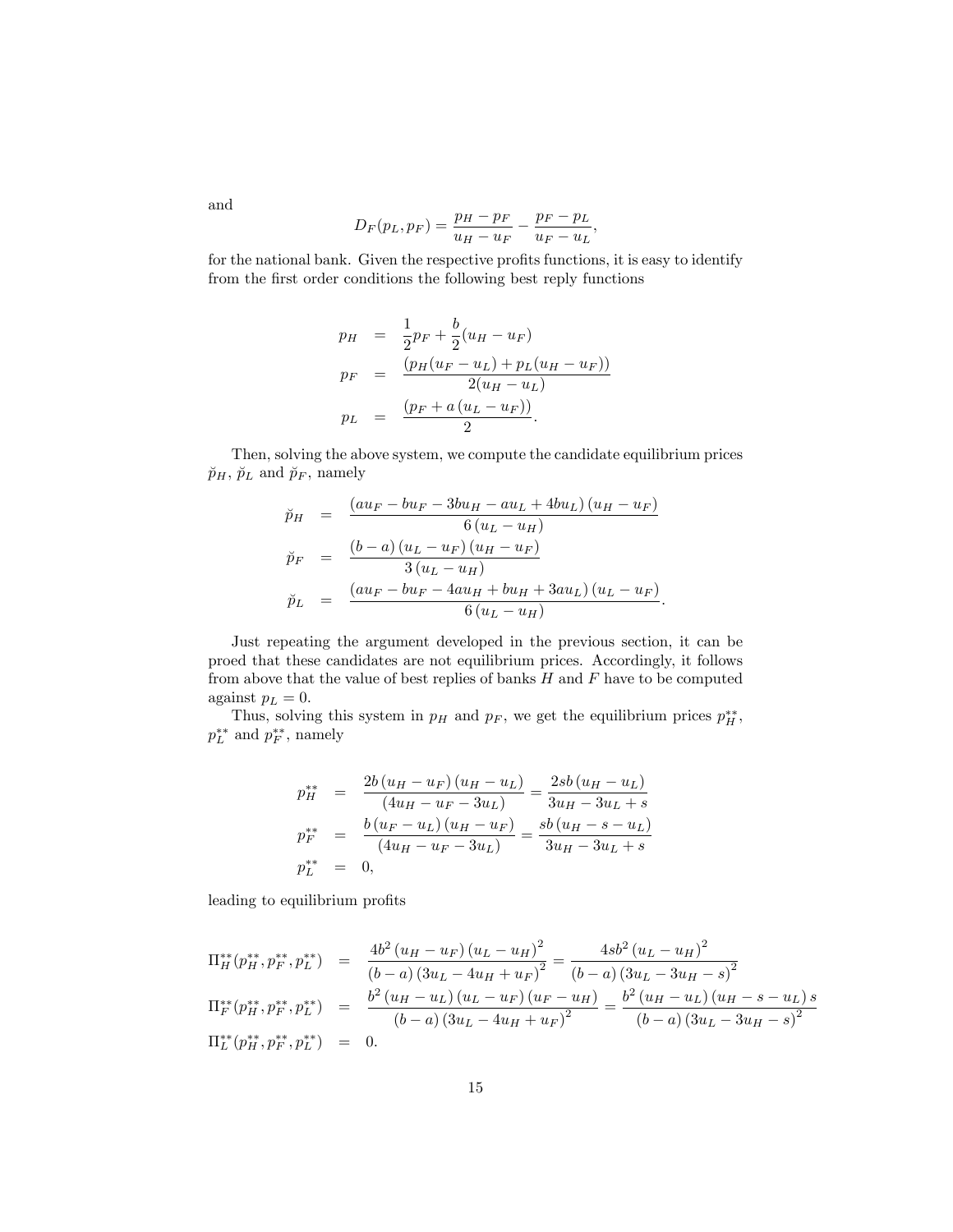### Q.E.D.

Proof of Proposition 2.

Let us denote by  $\Delta$  the value  $u_H - u_L$ ,  $\Psi$  the value  $u_H - u_F$  and define x by  $x = \frac{a}{b}$ . The sign of the difference between profits from de novo entry and profits from acquiring Firm  $L$ , namely

$$
\frac{b^{2}(u_{H}-u_{L})(u_{L}-u_{F})(u_{F}-u_{H})}{(b-a)(3u_{L}-4u_{H}+u_{F})^{2}} - \frac{(u_{H}-u_{L})(b-2a)^{2}}{9(b-a)}
$$

has the same sign as the expression

$$
\frac{\Psi(\Delta - \Psi)}{(3\Delta + \Psi)^2} - \frac{1}{9}(1 - 2x)^2,
$$
\n<sup>(5)</sup>

given that we have assumed  $x \in \left[\frac{1}{4}, \frac{1}{2}\right]$ , in order to ensure that two, and only two, firms can make positive profits in this market. Denote by  $\Psi^-$  and  $\Psi^+$  the roots of the second-order polynomial

$$
P(\Psi) = \Psi^{2}(-10 + 4x - 4x^{2}) + \Psi\Delta(-24x^{2} + 24x + 3) + \Delta^{2}(-36x^{2} + 36x - 9).
$$

Notice now that (i) the sign of  $P(\Psi)$  is the sign of (5), (ii)  $P(\Psi)$  is strictly negative for all  $\Psi$  whenever  $64x^2 - 64x + 13 > 0 \Leftrightarrow x \in [\frac{1}{4}, \frac{1}{2} \frac{\sqrt{3}}{8}$ , (ii)  $P(\Psi)$  has two roots  $\Psi^{-} = 3\Delta(\frac{1+8x-8x^2-\sqrt{3}\sqrt{-(64x^2-64x+13)}}{20-\frac{8x}{\sqrt{5}}} )$  and  $\Psi^{+} = 3\Delta(\frac{1+8x-8x^2+\sqrt{3}\sqrt{-(64x^2-64x+13)}}{20-8x+8x^2})$ . Thus, (i) whenever  $x \in \left[\frac{1}{4}, \frac{1}{2}\right]$  $\frac{\sqrt{3}}{8}$  the foreign bank F prefers to buy firm L whatever the value of  $\Psi$ ; (ii) when  $x \in (\frac{1}{2} - \frac{1}{2})$  $\frac{\sqrt{3}}{8}, \frac{1}{2}]$ , the foreign bank F chooses to buy firm L whenever  $\Psi \in [0, \Psi^-)$  or  $\Psi \in (\Psi^+, \Delta]$  and to enter whenever  $\Psi \in (\Psi^-, \Psi^+).$  It is indifferent between the two options when  $\Psi = \Psi$  or  $\Psi = \Psi^+.$ 

## References

- [1] Barros, P.P., (1999). "Multimarket Competition in Banking, with an Example from the Portuguese Market," International Journal of Industrial Organization 17, 335-352.
- [2] Boot, A.W., (2000). "Relationship banking: What do we know?" Journal of Financial Intermediation 9, pp.  $7-25$ .
- [3] Carletti, E., (2007). "Competition and Regulation in Banking" in A. W. A. Boot, and A. V. Thakor, eds.: Handbook of Corporate Finance: Financial Intermediation and Banking (North Holland, London), Forthcoming.
- [4] Degryse, H., and S. Ongena, (2008). "Competition and regulation in the banking sector: A review of the empirical evidence on the sources of bank rents". In A. Thakor & A. Boot (Eds.), Handbook of Financial Intermediation and Banking. Amsterdam: Elsevier.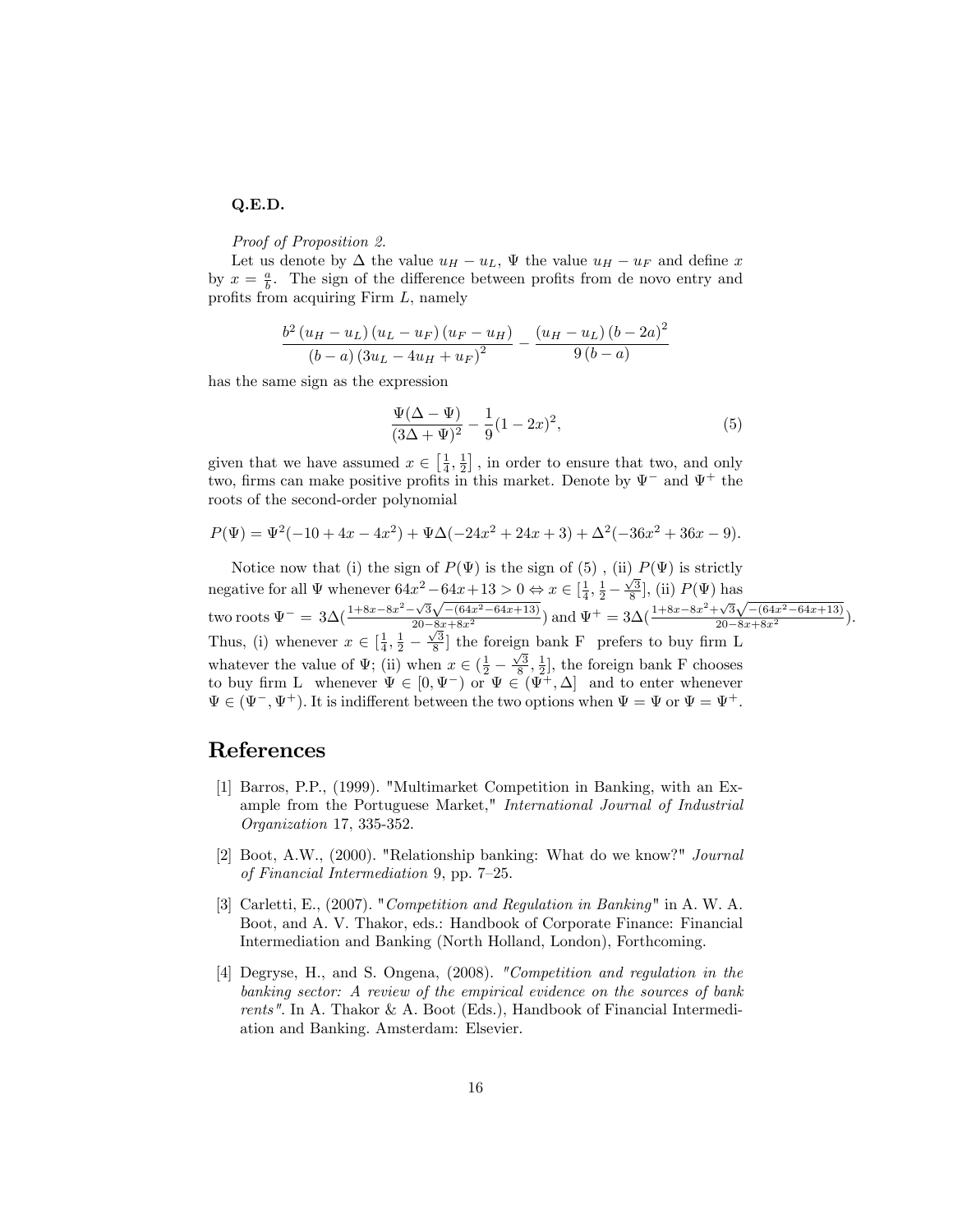- [5] Eicher, T., Kang, J., (2005). "Trade, Foreign Direct Investment or Acquisition: Optimal Entry Modes for Multinationals". Journal of Development Economics 77(1), 207-228.
- [6] European Commission, (2007). Report on the retail banking sector inquiry, SEC 106.
- [7] Görg, H., (2000). "Analyzing Foreign Market Entry The Choice between Greenfield Investment and Acquisitions". Journal of Economic Studies  $27(3)$ , 165-181.
- [8] Grunfeld L. and F. Sanna-Randaccio, (2005). Greenfield Investment or Acquisition? Optimal Foreign Entry Mode with Knowledge Spillovers in a Cournot Game, mimeo.
- [9] Helpman, E., Melitz, M. J., and S.R. Yeaple, (2004). "Export versus FDI with heterogeneous firms". American Economic Review, 94, 300-316.
- [10] James C., (1987). "Some Evidence on the Uniqueness of Bank Loans". Journal of Financial Economics, 19, 217-235.
- [11] Kim, M., and B. Vale, (2001). "Non-Price Strategic Behavior: the Case of Bank Branches", International Journal of Industrial Organization 19, 1583-1602.
- [12] Kim, M., D. Kliger, and B. Vale, (2003). "Estimating Switching Costs: The Case of Banking", Journal of Financial Intermediation 12, 25-56
- [13] Knittel, C., and V. Stango, (2004). "Compatibility and Pricing with Indirect Network Effects: Evidence from ATMs", National Bureau for Economic Research, Discussion Paper.
- [14] M. Lehner (2008). "Entry Mode Choice of Multinational Banks", *Discus*sion Paper 2008/26, University of Munich
- [15] Müller, T. (2007). "Analyzing Modes of Foreign Entry: Greenfield Investment versus Acquisition", Review of International Economics 15(1), 93- 111.
- [16] Nocke, V., and S. Yeaple. (2007). "Cross-border mergers and acquisitions vs. greenfield foreign direct investment: The role of firm heterogeneity", Journal of International Economics, 72, 336-365.
- [17] P.-J. Norbäck and and L. Persson (2008). "Cross-Border Mergers & Acquisitions Policy in Service Markets", Journal of Industry, Competition and Trade, 8, N.3-4, 269-293.
- [18] Petersen, M. and Rajan, R.,  $(1994)$ . "The benefits of lending relationships: evidence from small business data", Journal of Finance 49, 3-37